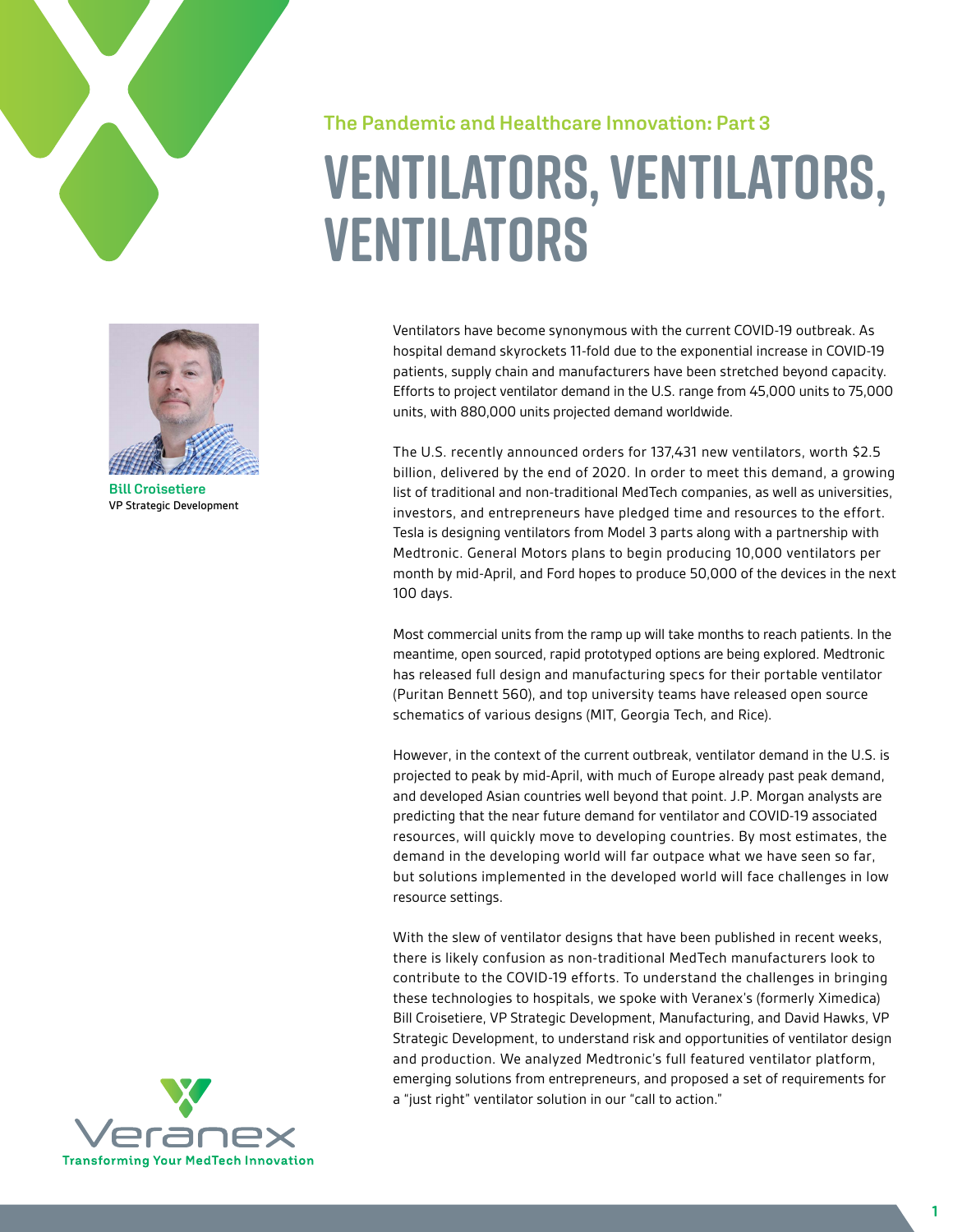

"DEDICATED CONTRACT MANUFACTURING AND DESIGN HOUSES SUCH AS Veranex HAVE PEOPLE FULL TIME DEVOTED TO SUPPLY CHAIN MANAGEMENT AND THEY CHECK FOR PRIMARY AND SECONDARY SUPPLIERS FOR ALL PARTS IN THEIR MANUFACTURING PROCESS."

## **Do you believe the Medtronic plans that have been released are sufficient to manufacture the ventilator by someone new to the industry?**

**Bill C.:** Yes, it is possible for someone new to the industry to take the information provided and develop a product branded as their own. The caution I would highlight is that this is a medical device and will require a certain rigor of regulatory oversight and supply chain capabilities as well as appropriate testing and verification to meet an intent for human use. Although the FDA has lessened the requirements to receive an EUA to help combat COVID-19 there are still very specific requirements that will need to be understood, controlled, and met within an ISO 13485 compliant QMS. In addition, an EUA submission requires a legal brand owner and sponsor to accept the responsibilities of these products once they are released for use.

# **How long would it take to bring Medtronic's open source plans through review to manufacturing?**

**Bill C.:** I believe that it would take a very focused effort of more than a few months of engineering, regulatory, and business activities to support the transition into manufacturing and commercial availability.

## **What are the key barriers?**

**Bill C.:** The need for a brand owner, about \$1 - 1.5M to invest, and access to the medical device supply chain to procure components are a few. Additionally, some of the efforts are sourcing of components, tooling, and custom parts. The identification of replacement components as needed and development of the manufacturing process within a facility with a valid ISO 13485 compliant QMS and the appropriate regulatory support are some of the first items that come to mind.

The bill of materials (BOM) includes over 800 components before accessories and manufacturing fixtures. We would need to review the (BOM) and source all of the parts. Once we understand the supply chain, we would determine the cost to manufacture one unit and then propose costs to manufacture it in various quantities.

Additionally, the current state of manufacturing and supply chain means we would need to determine if we can get a steady stream of supplies with the world in "shelter at home" mode and suppliers working in many cases against each other for the same components.

Dedicated contract manufacturing and design houses such as Veranex have people full time devoted to supply chain management and they check for primary and secondary suppliers for all parts in their manufacturing process.

# **What can be done if a part is not available?**

**Bill C.:** If some components are not currently available or goes EOL (End of Life), then a substitute part needs to be chosen. An engineering analysis needs to be performed to determine if it is equivalent or if it is different enough that it needs additional testing and verification. This testing could be functional testing, Metlabs, UL, or FCC testing.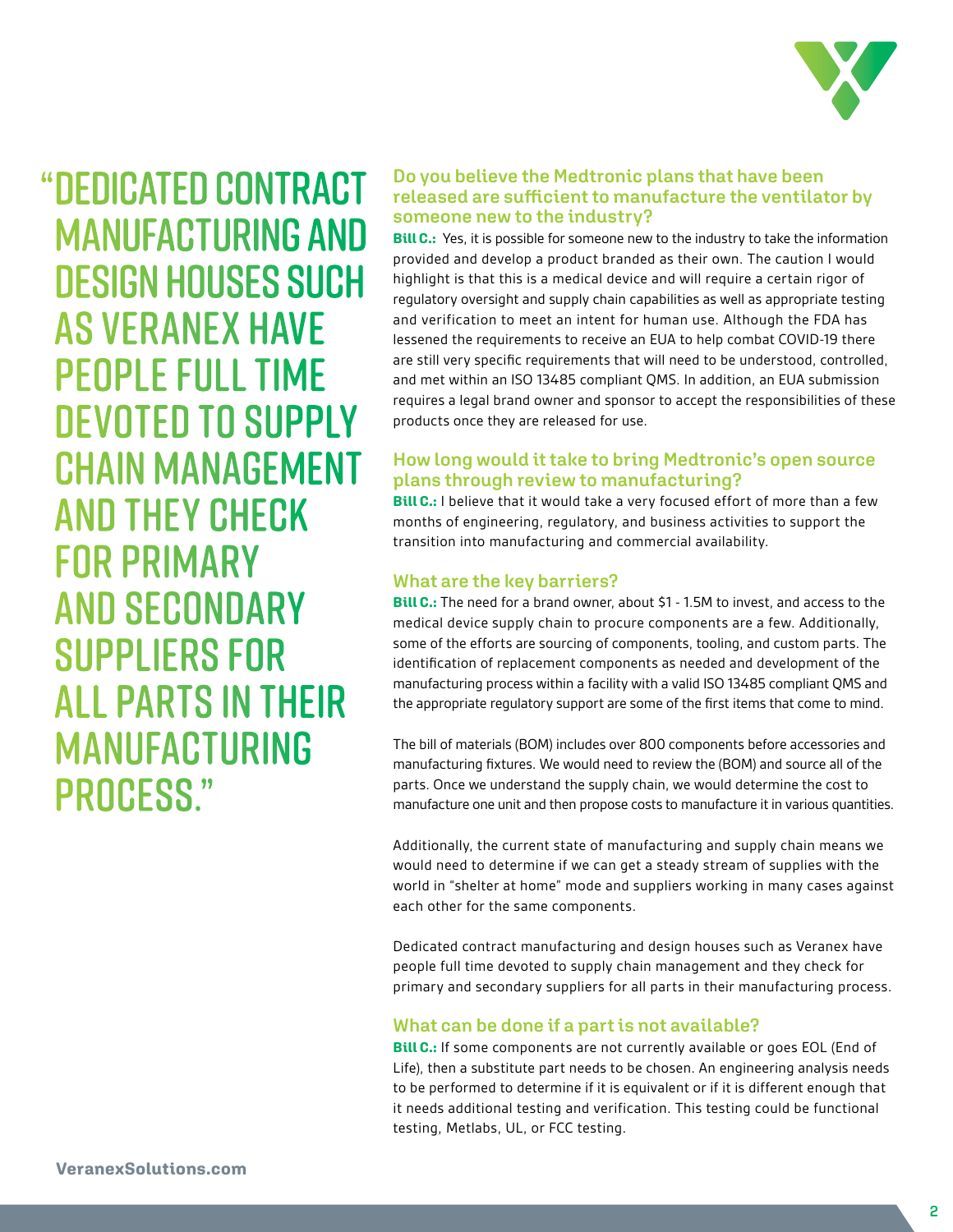

"WITH THE GLOBAL SOCIAL DISTANCING EFFORTS, THE FIRST WAVE COUNTRIES ARE SEEING DECREASING RATES OF NEW INFECTION AND HOSPITAL ADMISSIONS AND WE ARE SEEING IMPORTANT SIGNALS OF WHERE THE PANDEMIC **PROGRESSES** FROM HERE."

# **Strategies to adapt the design for lower resourced settings or faster manufacturing ramp up?**

**Bill C.:** If one is planning to take on such a project the best strategy, I would recommend is to not change anything you don't have to. Changes will cost time, money, resources, and in many cases induce more problems. For faster ramp up to production, your early planning should consider and organize what is needed to be done, how it should be done, who should do it, and when it should be done in order to ramp-up production successfully.

To address the acute shortage of ventilators, a number of entrepreneurial initiatives have looked to "DIY" mechanical ventilator designs that can be manufactured using rapid prototyping techniques and off-the-shelf materials, by basically compressing a CPRD bag using a programmable system like an Arduino board. The University of Minnesota and Rice University are examples of such entrepreneurial teams working on similar projects.

The DIY nature of these systems means that non-medical device companies with access to laser cutters, additive manufacturing systems, and simple tools can theoretically replicate these open source designs. However, questions and challenges around reliability, efficacy, and scalability must be addressed.

David Hawks, VP of Business Development at Veranex highlights a few takeaways on how teams can successfully move rapid prototype designs closer to clinical setting.

## **What should be top of mind when engineering teams want to develop a viable solution to address the ventilator shortage with low-cost, rapid prototype solutions?**

**David H.:** First and foremost, it is crucial to remember that ventilators can help patients but can also harm. Just having a bag and pushing on it mechanically is not enough. Programmable pressure sensors, volume sensors, alarms, and disposable components are necessary and non-trivial.

Also you have to remember that most gases, including oxygen, are delivered at 50 psi in the United States. Not all 3D printed valves and regulators are appropriate for high pressure applications and local gas delivery specifications need to be well understood.

# **What control design criteria are necessary for a minimal viable product?**

**David H.:** Two control algorithms can be utilized (volume control vs pressure control). In both cases, medical staff needs to assign an inhale/exhale ratio. Bag designs are inherently volume controlled, so we need to account for different bag geometries to deliver a consistent volume.

There are also two breathing trigger mechanics commonly used (mandatory breathing vs spontaneous). Forced, mandatory breath is best suited for patients that have lost control over their breathing and make no inspiratory efforts, therefore ventilator triggers and cycles the breath; spontaneous breath is likely to deliver better compliance and long term outcome but requires additional sensors to trigger inhalation and exhalation.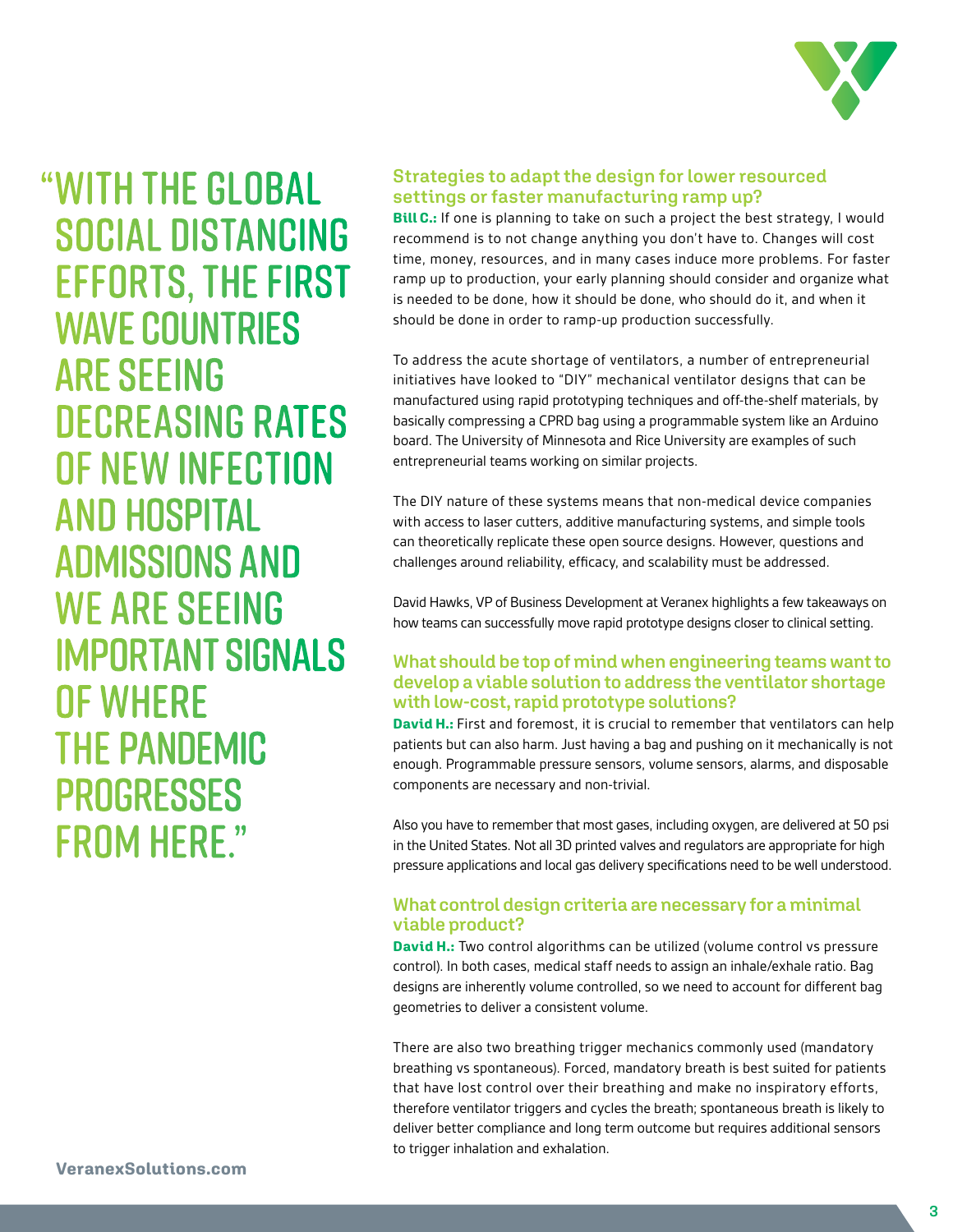



Finally, there needs to be programmability to account for patient BMI, while maintaining a minimal positive pressure is needed to prevent lung collapse.

## **How should teams think about the regulatory pathway for these rapid prototyped devices?**

**David H.:** These systems are likely to raise regulatory concerns outside of the current emergency as possible bypassing the necessary controls that a medical device manufacturer would utilize ( following cGMPs) could prevent them from becoming approved devices in the short/medium term. Device manufacturers should expect to follow up their emergency use authorization (EUA) with a 510(k) submission.

#### **Where do we go from here?**

With the global social distancing efforts, the first wave countries are seeing decreasing rates of new infection and hospital admissions and we are seeing important signals of where the pandemic progresses from here.

First, there are emerging reports that the SARS-CoV-2 virus has mutated into at least 3 distinct families and at least one strain found in India showed changes in how the virus targets human cells. These new complexities will confound the current progress on diagnostics and vaccine development efforts, likely extending the time frame of the pandemic, costing additional lives, and suppressing the global economy.

Next, we are beginning to understand the burden of COVID-19 on hospital resources with hospitalization rates at 10.6% (vs flu of 1.33%) and median hospital stay of 12 days (vs flu of 3.6 days). There are also emerging reports of high mortality rates among intubated patients, with some reporting out of New York hospitals as high as 80%. It is clear we are in the early innings of understanding SARS-CoV-2 and COVID-19, the impact on human health, and best course of treatment. Flexibility and the ability to adapt new and existing equipment quickly will be key to an evolving care regimen for COVID-19 patients.

Finally, the virus is projected to have a devasting impact in South and Southeast Asian countries (India, Afghanistan, Pakistan) and African countries. A greater percentage of subsistence workers and day laborers along with insufficient government support means lower compliance with quarantine orders. This next wave of the pandemic could see a dramatic increase in numbers infected in a healthcare system very different from those in China, United States, and Europe.

As companies and teams around the world innovate to address the surge of demand of ventilators and diagnostic tests, there is an influx of stopgap designs by both frontline health workers and by entrepreneurial companies. It is important to remember patients (COVID-19 or otherwise) are very sick and require safe, effective, and reliable equipment that does not add to the burden of healthcare workers.